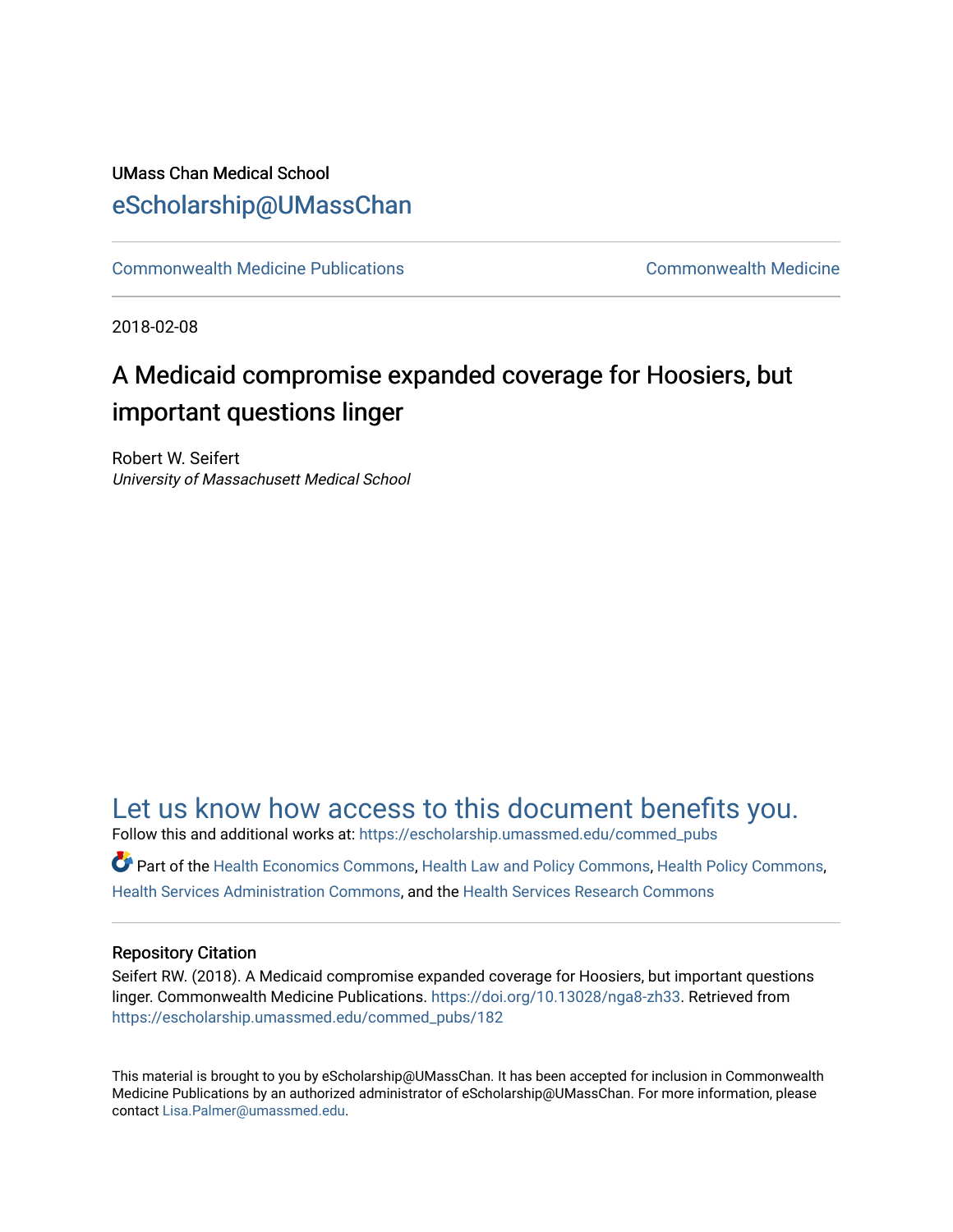# **A Medicaid compromise expanded coverage for Hoosiers, but important questions linger**

February 08, 2018



Robert W. Seifert, MPA Principal, Center for Health Law and Economics



In today's polarized political environment, it is easy to forget that most policy decisions are not black or white, but rather some indeterminate shade of gray. A case in point is Indiana's Medicaid waiver, which the federal government just approved for a three-year extension.

With its Healthy Indiana Program, the state adopted Medicaid expansion as authorized by the Affordable Care Act, but with financial requirements for newly eligible members that are not routinely permitted by Medicaid law; thus the need for special federal permission. Indiana charges its Healthy Indiana members, who have incomes up to 138 percent of the federal poverty